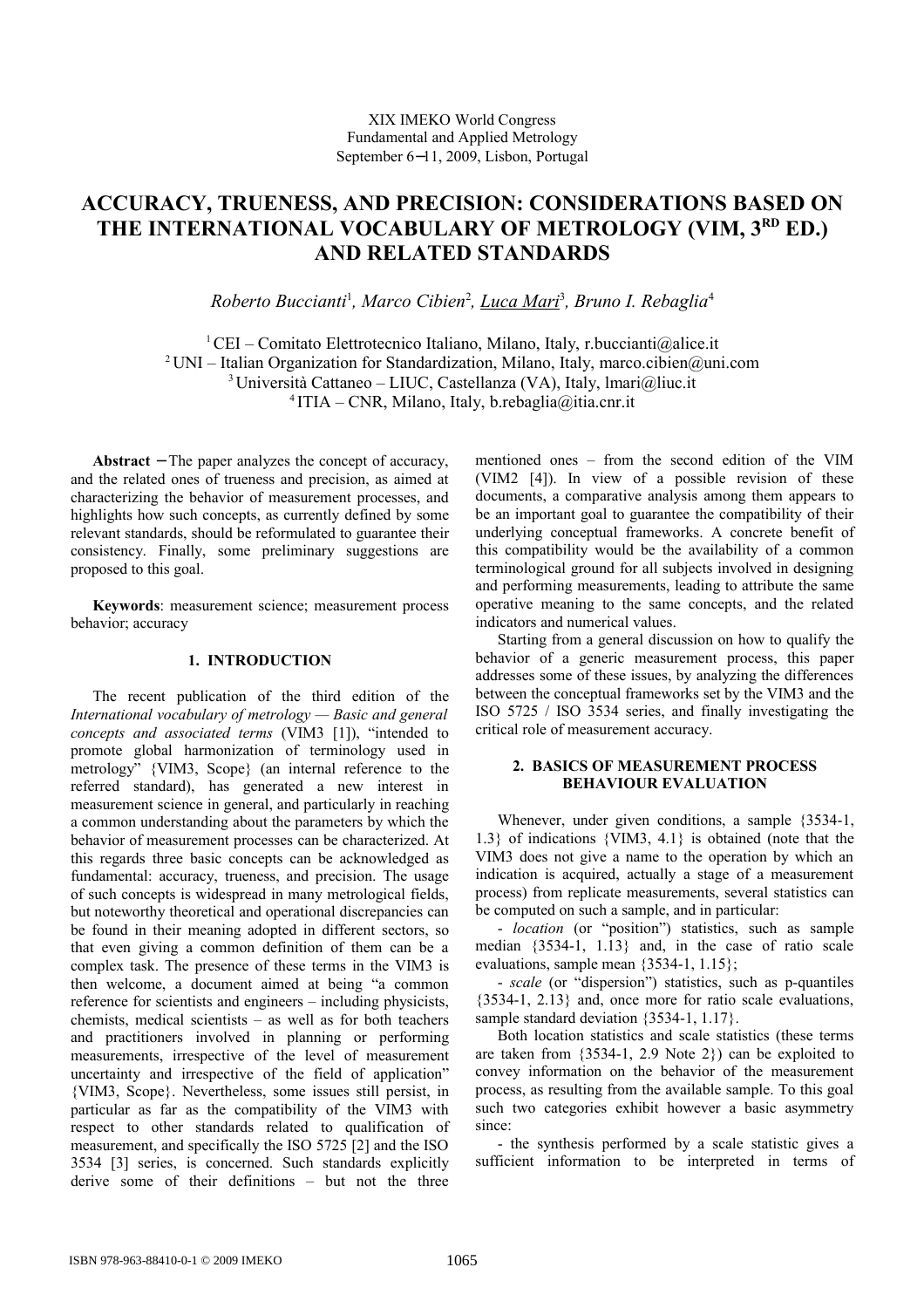measurement process behavior; for example, the behavior decays as the sample standard deviation increases;

- on the other hand, information on measurement process behavior can be obtained from a location statistic only if the value of this statistic is compared with a reference value; if, as typical for ratio scale evaluations, this comparison is formalized as distance between the sample mean and the given reference value, the behavior decays as this distance increases.

In this regard, several typologies of reference values can be envisaged (see also {3534-2, 3.2.7}, that defines "accepted reference value" as "value that serves as an agreed-upon reference for comparison"):

- theoretical values based on scientific principles;

- values obtained from the collaborative experimental work of a scientific or technical group, typically by a peer inter-laboratory comparison process;

- values obtained from the experimental work of some national or international recognized organization;

- values materialized by (not necessarily traceable) working standards, typically agreed on by customers / users and suppliers / manufacturers;

- values computed from series of previous observations of the same system.

Whatever typology is adopted, the relation between location statistics and reference values is generally expressed in terms of *bias*, a concept in its turn defined in multiple and non-coinciding ways by the mentioned standards: "estimate of a systematic measurement error" {VIM3, 2.18}, "systematic error of the indication of a measuring instrument" {VIM2, 5.25}, "expectation of error of estimation" {3534-1, 1.33}, "difference between the expectation of a test result or measurement result and a true value" {3534-2, 3.2.7}.

Furthermore, the situation is made even more complex by the fact that the VIM3, in dealing with reference values, notes that "a reference quantity value can be a true quantity value of a measurand, in which case it is unknown, or a conventional quantity value, in which case it is known." {VIM3, 5.18 Note 1}, being important noting that the second case mentions quantities, and not specifically measurands, with the consequence that a conventional quantity value is not required to be obtained by measurement, as indeed the definition {VIM3, 2.12} highlights (the VIM3 itself acknowledges that a third typology – a "measured quantity value of a measurement standard of negligible measurement uncertainty", as listed in  $\{VIM3, 5.17 \text{ Note } 1\}$  – should be added here). Accordingly, it appears that a further discrimination should be made, to prevent that an "unknown" reference value is chosen and therefore that no information on measurement process behavior can be obtained from a location statistic.

### **3. ACCURACY, TRUENESS, AND PRECISION: ANALYSIS**

The previous analysis has been made by carefully avoiding any usage of the terms "accuracy", "trueness", "precision", and also "random measurement error" and "systematic measurement error". It is now time to take into

account how such terms are defined in the VIM3 and the ISO 5725 and the ISO 3534 series, so to relate them to the analyzed concepts of measurement process behavior.

Table 1. Definitions of "accuracy".

| 5725-1 Closeness of agreement between a test result and    |
|------------------------------------------------------------|
| $\{3.6\}$ the accepted reference value                     |
| 3534-2 Closeness of agreement between a test result or     |
| $\left[3.3.1\right]$ measurement result and the true value |
| VIM3 Closeness of agreement between a measured             |
| $\{2.13\}$ quantity value and a true quantity value of a   |
| measurand                                                  |

These definitions share the same concept that accuracy relates to the relation between a reference value and a quantity value obtained experimentally (for our current purposes the differences between "test result", "measurement result" – as defined by the VIM2 –, and "measured quantity value" can be neglected). On the other hand, they differ significantly.

For witnessing the current state of confusion around the concept of accuracy, some further definitions can be drawn from the IEC 60050 series [5] – the *International Electrotechnical Vocabulary* –:

- "closeness of the agreement between the result of a measurement and the conventionally true value of the measurand" {IEV, 394-40-35};

- "quality which characterizes the ability of a measuring instrument to provide an indicated value close to a true value of the measurand" {IEV, 311-06-08};

- "specified value of a parameter that represents the uncertainty in the measurement"  ${IEV, 415-05-12}.$ 

The ISO 5725 standpoint is definitely the only clearly operational one, given that accepted reference values can be quantified (theoretically, experimentally, or by agreement / consensus, as mentioned before). On the other hand, in the ISO 3534 and the VIM3 accuracy is confined to be a qualitative concept ("The concept 'measurement accuracy' is not a quantity and is not given a numerical quantity value." {VIM3, 2.13 Note 1}), due to the fact that true (quantity) values {VIM3, 2.11}, {3534-2, 3.2.5} are taken as reference, so that accuracy inherits the controversial nature of true value:

- "quantity value consistent with the definition of a quantity"  $\{VIM3, 2.11\}$  – what does "consistence with a quantity definition" operatively mean?

- "value which characterizes a quantity perfectly defined in the conditions which exist when that quantity is considered" {3534-2, 3.2.5} – what does "perfect definition" for a quantity operatively mean?

The VIM3 also states that true values are unknowable {VIM3, 2.11 Note 1}, a standpoint that the ISO 3534 tries to overcome in its consequences when it states that "in practice, the accepted reference value is substituted for the true value" {3534-2, 3.3.3 Note 3}. Finally, according to {3534-2, 3.3.1 Note 3} "accuracy refers to a combination of trueness and precision" and this is almost the same point of view expressed in {5725-1, 3.3.6 Note 2}, i.e., accuracy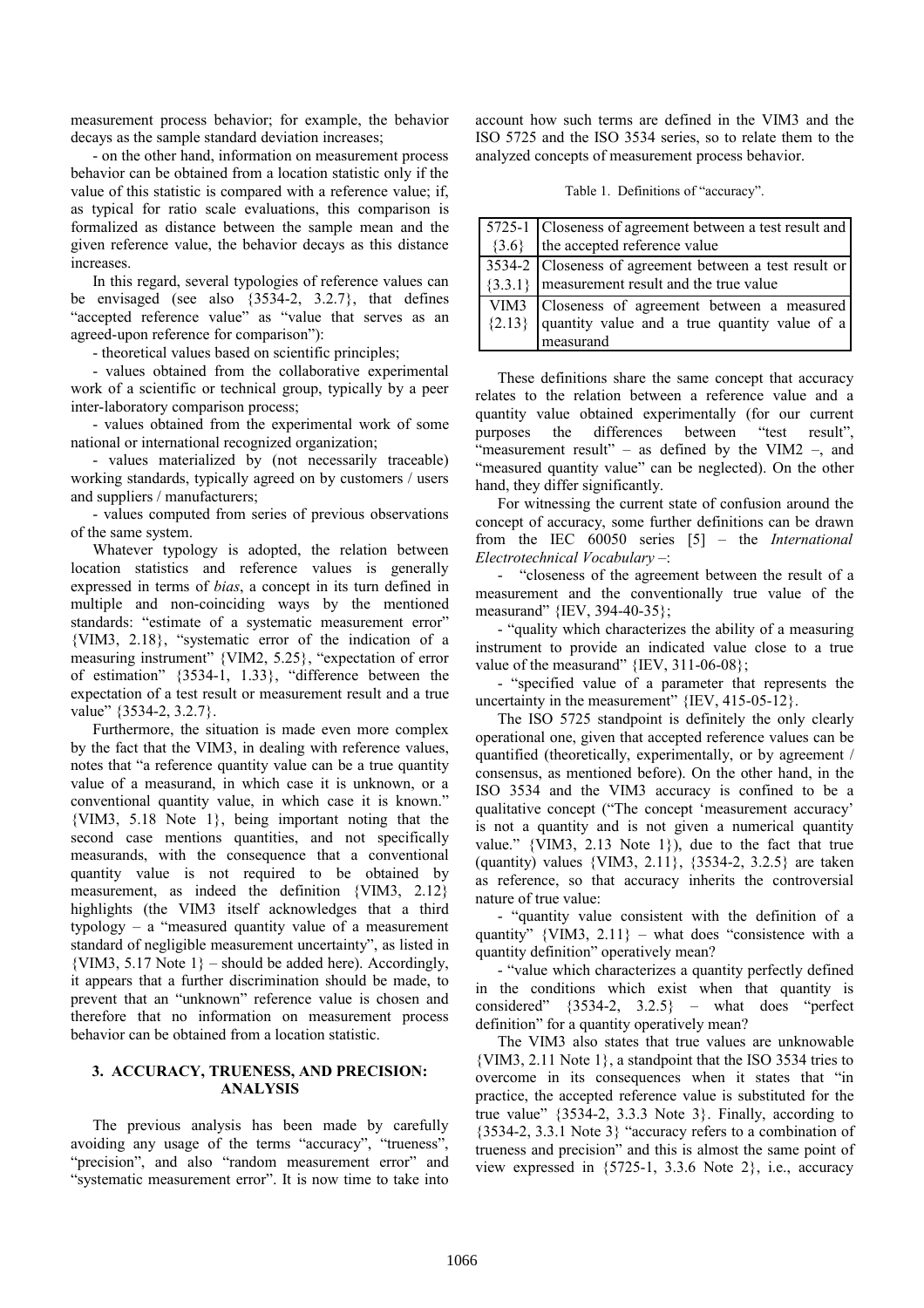cannot be expressed in terms of bias or standard deviation only. In the next Section this claim will be further discussed.

| $\{3.7\}$ | 5725-1 Closeness of agreement between the average<br>value obtained from a large series of test results<br>and an accepted reference value |
|-----------|--------------------------------------------------------------------------------------------------------------------------------------------|
|           | 3534-2 Closeness of agreement between the expectation                                                                                      |
|           | $\{3.3.3\}$ of a test result or a measurement result and a                                                                                 |
|           | true value                                                                                                                                 |
|           | VIM3   Closeness of agreement between the average of                                                                                       |
| ${2.14}$  | an infinite number of replicate measured<br>quantity values and a reference quantity value                                                 |
|           |                                                                                                                                            |

As for accuracy, trueness relates to the relation between a reference value and a quantity value, that all definitions characterize as a location statistic obtained from experimental data (it should be noted that the request for such a statistic to be an expectation / average implies that trueness is defined only for quantities evaluated in algebraically rich scales). According to the VIM3 this location statistic should be computed on a sample of infinite elements, so that the concept is again a theoretical rather than operational one, as explicitly acknowledged: "Measurement trueness is not a quantity and thus cannot be expressed numerically" {VIM3, 2.14 Note 1}. Furthermore, {5725-1, 3.7 Note 3} and {3534-2, 3.3.1 Note 3} state that in this case closeness of agreement is usually expressed in terms of bias, thus making it explicit that trueness is, or is expressed by, a location parameter.

Table 3. Definitions of "precision".

|          | [5725-1 Closeness of agreement between independent]          |
|----------|--------------------------------------------------------------|
|          | $\{3.12\}$ lest results obtained under stipulated conditions |
|          | 3534-2 Closeness of agreement between independent            |
|          | {3.3.4}   test/measurement results obtained under            |
|          | stipulated conditions                                        |
|          | VIM3   Closeness of agreement between indications or         |
| ${2.15}$ | measured quantity values obtained by replicate               |
|          | measurements on the same or similar objects                  |
|          | under specified conditions                                   |

The definitions provided by the ISO 5725 and the ISO 3534 are practically identical, and the one given in the VIM3 is aligned as well. All of them clearly state that precision is a parameter entirely dependent on the sample of the available experimental data, and further note ({5725-1, 3.12 Note 10}, {3534-2, 3.3.4 Note 2}, {VIM3, 2.15 Note 1}) that in this case the generic concept of closeness of agreement is usually expressed in terms of standard deviation, i.e., by a scale statistic. This makes precision an unproblematic, well-defined scale parameter, also by noting that it is the only one defined also for indications, and therefore independently on any calibration requirement.

## **4. CONSIDERATIONS ON ACCURACY, TRUENESS, AND PRECISION**

As the previous analysis has highlighted, all the considered standards define the three concepts of accuracy, trueness and precision in terms of "closeness of agreement", a concept in its turn not defined in the context. In order to further analyze it, let us write  $c(r,e)$  to denote the relation / function of closeness of agreement *c* between a reference value *r* and an experimental value *e*. Hence, both accuracy and trueness, for all the three considered standards, can be expressed as  $c(r,e)$ . On the other hand, in the case of precision the closeness of agreement is assessed within a given sample of experimental values  $\{e_1, \ldots, e_n\}$ , and therefore the relation / function is  $c(e_1, ..., e_n)$ .

The term *r* has been already taken into account: it is in general a reference value, particularized in some definitions as a true value, or a conventional true value (a term explicitly discouraged by {VIM3, 2.12 Note 1}) sometimes in the IEC context. This latter option prevents an operational definition, but it is the only one which justifies the choice of calling *c*() as "trueness". In the case of definitions given by the ISO 5725 and the VIM3, indeed, the definition of trueness does not explicitly mention any dependence on true values. On the other hand, this can also be considered a purely conventional lexical choice, and accepted as such. The important point here is however that the option  $r = true$ value seems to make the parameter (related to) *c*() useless to characterize quantitatively any measurement process or measuring system, and makes even ordinal comparisons (this measurement process / measuring system is more accurate / true – is "true" the proper adjective of "trueness"? – than that one) doubtful to perform and interpret in their results.

As far as the term *e* is concerned, the position of the ISO 5725 (and the ISO 3534, under the condition that measurement is modeled so that its result is formalized as a function, required to compute the expectation on it) seems to be a clear and consistent one: accuracy is defined on the basis of the value of a *single* experimental operation, whereas trueness implies the relation with a value computed *from a sample*, i.e., a set of replicated experimental operations. Accordingly, trueness would appear to be a general concept that includes accuracy as a specific case, obtained when the sample size is 1. In other terms, of the three concepts under consideration accuracy is the only one whose definition does not require the measurement process to be replicated (it could be also noted that the VIM3 uses the adjective "replicate" for both measurement and, in elliptical way, quantity values).

However, this is not the rationale on which the ISO 5725 series is based, for which accuracy is stated as consisting in a combination of two well-structured quantitative parameters based on location and scale statistics, expressing trueness and precision, respectively. Although in a less specified sense, also the VIM3 states that measurement accuracy "is related to both" trueness and precision {VIM3, 2.13 Note 2}. Nevertheless, although these parameters are generally expressed in the same unit, they are not quantities of the same kind {VIM3, 1.2} and thus they should not be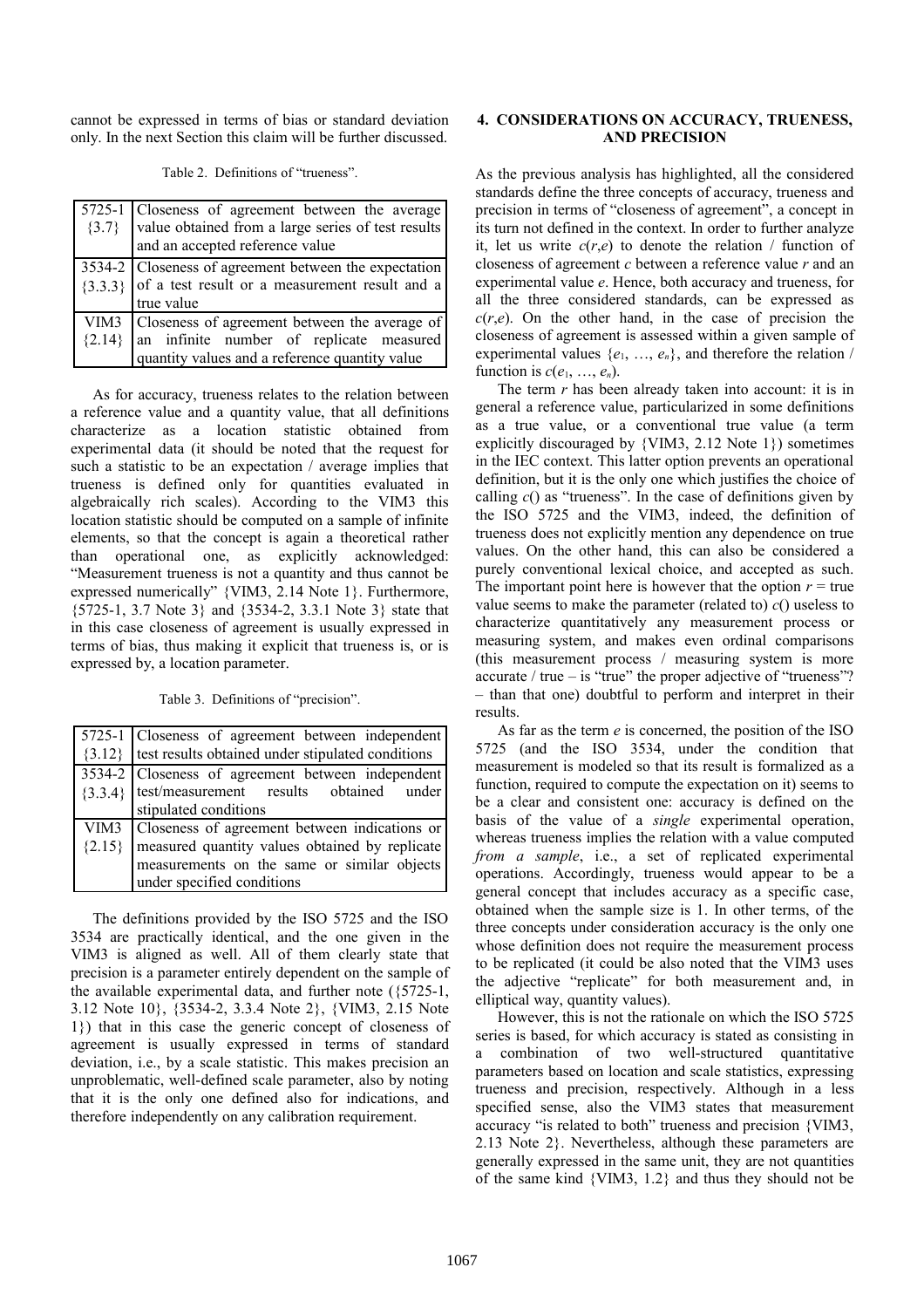combined analytically according to any additive logic. Hence, the issue of the polysemic nature of the above definitions of accuracy (perhaps partly due to the fuzzy meaning of the syntagm "closeness of agreement") requires further consideration.

By taking into account a generic case of "closeness of agreement"  $c(r,e)$ , it can be noted that the reference value  $r$ can be obtained:

a) for the *same* measurand on which *e* is evaluated;

b) for a quantity that *is not* the one on which *e* is evaluated, a typical operational case.

From the standpoint of measurement process behaviour evaluation such two cases are markedly different, since an observed difference (bias) between *r* and *e*:

- in case a) such a difference is reasonably related to the measurement process only, as it could happen if the experimental value *e* is compared to the average value *r* of the previously obtained samples of the same process, so to assess whether the process itself is "under control";

- in case b) such a difference is related both to the measurement process and the specific conditions in which the reference value *r* is obtained.

While nothing in the above mentioned definitions of accuracy prevents the applicability of the concept to either case, only case a) seems to provide an unambiguous, intersubjective, interpretation of it. Hence, as far as the concept of accuracy, together with those of trueness and precision, is aimed at characterizing the behavior of measurement processes, the scope of the related definitions must be narrowed to case a).

## **5. RETHINKING THE CONCEPTS**

On the basis of this analysis, the definitions given by the VIM3 appear to be critical for at least two reasons:

- they do not point out in sufficiently clear way that the concepts specifically relate to the measurement process;

- while they are explicit on the relations between the general concept and its possible quantitative expression, the differences in the three cases (accuracy "is not a quantity and is not given a numerical quantity value" {VIM3, 2.13 Note  $1$ ; trueness "is not a quantity  $(...)$  but measures for closeness of agreement are given (…) {VIM3, 2.14 Note 1}; precision "is usually expressed numerically by measures of imprecision, such as  $(...)$  " {VIM3, 2.15 Note 1}) are not clearly justified, and in particular the statement on trueness is ambiguous, as it is the concept of closeness of agreement used in it.

Our aim here is to try overcoming this limitation, by introducing a clear-cut distinction between the general concepts and their possible quantitative expressions, thus under the hypothesis that, in particular, *a concept* of accuracy can be defined and, in some given cases, can be quantified by *an indicator* of accuracy, as the VIM3 already acknowledges for precision. The reason of what follows can be simply stated: *a well-founded, unambiguous definition of the properties by which a measurement process can be characterized is very important for both theoretical measurement science* (for example for studying general dependence relations between accuracy of measurement processes and uncertainty of their results) *and all its applications* (for example for standardizing the way measuring instrumentation features are specified).

Hence, according to the VIM3:

- accuracy is defined as  $c_{\text{acc}}(r_{\text{true}}, e)$ , being  $r_{\text{true}}$  a "true quantity value of a measurand" and *e* a generic measured quantity value;

- trueness is defined as  $c_{\text{tru}}(r, e_{\text{ave}})$ , being *r* a generic reference quantity value and *e*ave the "average of an infinite number of replicate measured quantity value";

- precision is defined as  $c_{pre}(e_1, ..., e_n)$ , exactly as mentioned before.

Under the hypothesis that  $c_{pre}$  and  $c_{tru}$ , and then  $c_{acc}$ , are aimed to be properties specific of a measurement process *mp*, a basic constraint to be enforced is that the arguments of such relations / functions must be related to the *mp* only (as in the case a) above). This operatively means that these properties must be defined so to forbid the situation in which their value changes while the considered *mp* has not changed.

While precision already satisfies this condition, trueness, as currently defined, does not¸ since no relation is imposed between the replicate measured quantity values, and thus *e*ave, and the chosen reference quantity value *r*. Indeed, since the choice of a reference quantity value is not (necessarily) part of a  $mp$ ,  $c_{\text{tru}}(r, e_{\text{ave}})$  could change even while the considered *mp* remains the same. In other terms, the VIM3 does not define the trueness of a *mp*, but the "trueness of a *mp to a reference*". On the other hand, since the quantity of which  $r$  is a value is not definitionally constrained to be the same of which  $e_{\text{ave}}$  is computed, the latter quantity being admitted in principle to remain completely unknown,  $c_{\text{tru}}(r)$ , *e*ave) does not convey, rigorously speaking, *any* information on the conveyed *mp*. Finally, relating to accuracy our analysis already showed the basic issue of the definition: since the term  $e$  in  $c_{\text{acc}}(r_{\text{true}}, e)$  is not required to be obtained, as instead in the case of trueness, as *e*ave, the mentioned claim for accuracy to be related to trueness and precision {VIM3, 2.13 Note 2} is, in general, not justified.

To obtain an operative and operatively useful definition of accuracy, trueness and precision, coherent with the assumption that they should be properties characterizing a *mp*, a detail in the VIM3 must be mentioned once more:

- while in a note to the definition of "reference quantity value" *two* cases are listed as possible ("a reference quantity value can be a true quantity value of a measurand, in which case it is unknown, or a conventional quantity value, in which case it is known" {VIM3, 5.18 Note 1}),

- in a different context the VIM3 itself acknowledges that *three* cases of reference quantity values are allowed ("A reference quantity value for a systematic measurement error is a true quantity value, or a measured quantity value of a measurement standard of negligible measurement uncertainty, or a conventional quantity value" {VIM3, 2.17 Note 1}).

The second case, "the missing one" – a measured quantity value of a measurement standard of negligible measurement uncertainty – is exactly what is typically exploited to qualify a *mp*. When employed to this goal, such a reference quantity value is actually dealt with as an